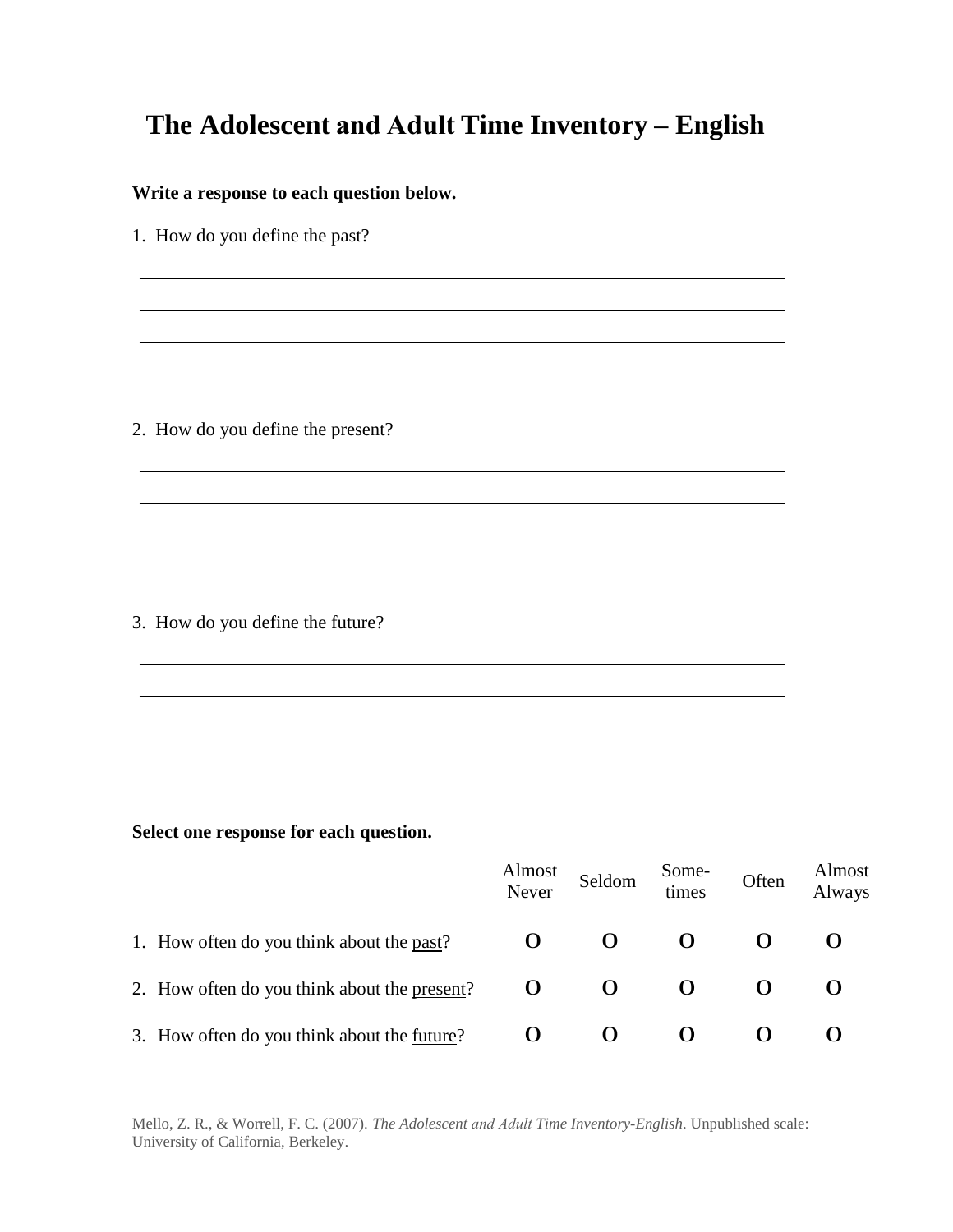**Instructions**: Select **one** figure below that shows how **important** the past, the present, and the future are to you, with larger circles being more important to you.

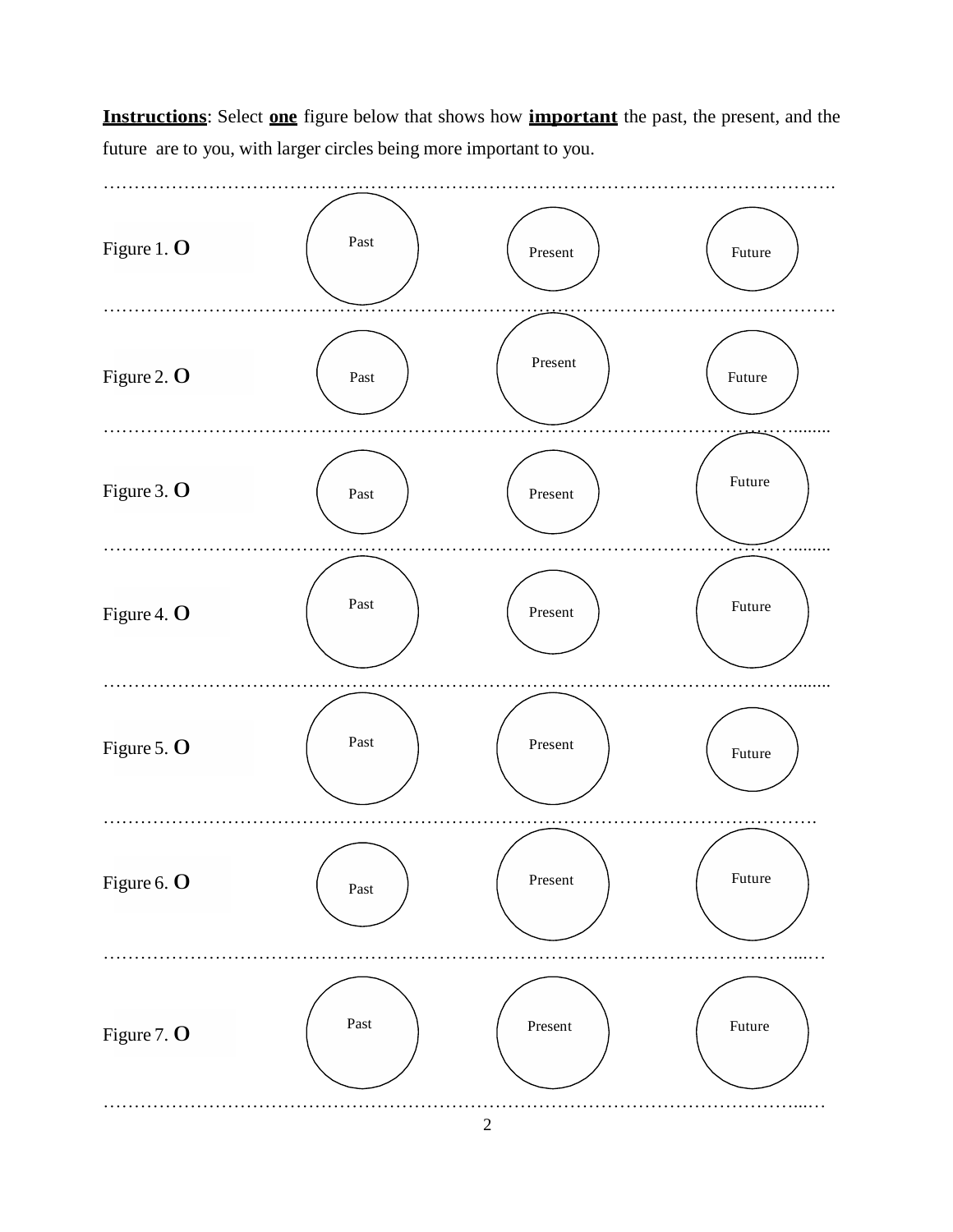**Instructions**: Select **one** figure below that shows how you view the **relationship** among the past, the present, and the future.